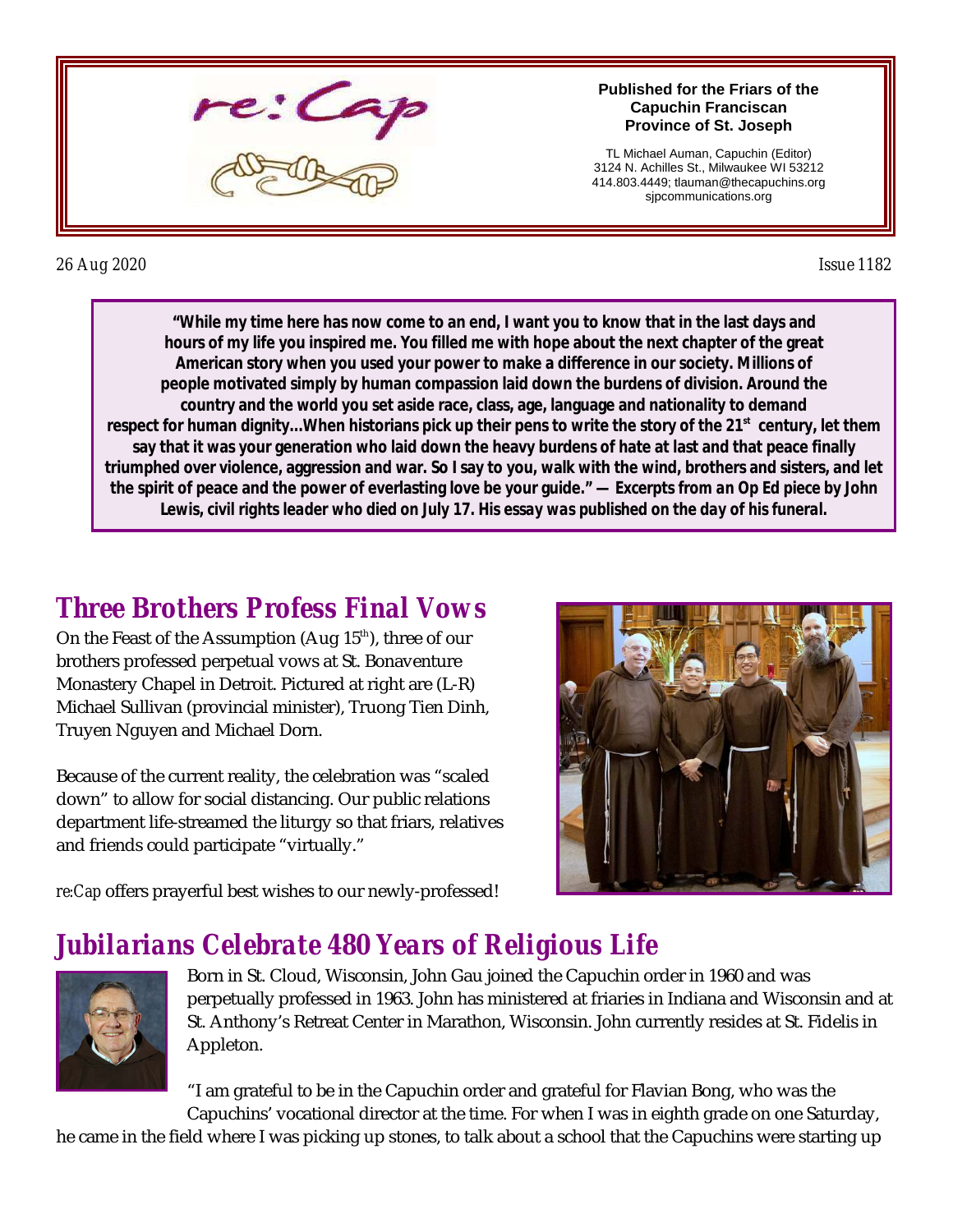for lay friars at Calvary Station. So in the fall of 1954, I started high school as a freshman at St. Francis School in Calvary Station. I'm the only person to graduate in 1958 from that school's first class that's in the order."

James Antoine, born in Belgium, WI, joined the order in 1960, took final vows in 1963 and became a priest in 1967. Jim has served in pastoral ministry on the Northern Cheyenne reservation in Montana for much of his time in the order.

"One of the happiest days of my life was when I came to experience the spirit of Capuchin brothers on what was called "the Hill of Happiness" (St. Lawrence Seminary, Mt. Calvary,

WI). Their spirit of joy, warmth, service to others, and devotion to God brought me the grace to want to live among them and become like them. I can never thank God enough for the grace of my Capuchin vocation. Through it and with the brothers with whom I have shared life, God has brought me closer to Himself. For me Capuchin life is a God-given journey with brothers into everlasting Life. Psalm 133 puts it so well: 'How good and pleasant it is when brothers dwell in unity!'"



John Hascall was born in Sault Ste Marie MI, and was invested in 1959. He professed his perpetual vows in 1963, and was ordained a priest in 1967. John has ministered to Native Americans consistently servicing in Assinins and Baraga MI, as well as in Ashland MT. John currently ministers in his home town of Sault Ste. Marie.

Alan Veik, born in Humphrey NE, took first vows in 1960, was perpetually professed in 1963 and ordained a priest in 1967. He has served nearly the

entirety of his time in ministry in Milwaukee, including as a formator, in jail ministry, and provincial vicar.



"I am incredibly thankful for the gift that God has given in the call to our Capuchin brotherhood. It has been such an enriching family introducing me to the charism of Francis and Clare as the way of living out the Gospel. In turn, brotherhood and sisterhood relationships have cradled my life-long formation by surrounding me with Capuchin brothers, and placing me at the feet of great teachers and formators among the poor and the local churches served by our brotherhood."



Perry McDonald, born in Dodgeville WI, joined the Capuchins in 1960 and took perpetual vows in 1963. Perry was ordained to the priesthood in 1967. Perry has served in a number of ministries including formation work. He has written historical works, his most recent being a history of St. Conrad Friary, published in 2019.

"As I reflect on these 60 years as a Capuchin I am particularly grateful that, among these brothers of mine, I have found my true self, my abilities, and many ways to express them.

Among them I have found a prayerful place to wonder at the wisdom of God and the challenging, but accepting, Word that has been given to us out of love. Among and with them I have found precious people who have allowed me to be of service to them and they to me. Among them I have peacefully wondered about what type of life is next for me after this one. In short, I have found a home among them."

David Reichling, a native of Fond du Lac WI, joined the Capuchins in 1960 and took perpetual vows in 1963. David was ordained a priest in 1967. He currently serves as pastor at St. Bernard Parish in Billings, Montana and at SS. Cyril and Methodius in Ballantine, Montana.



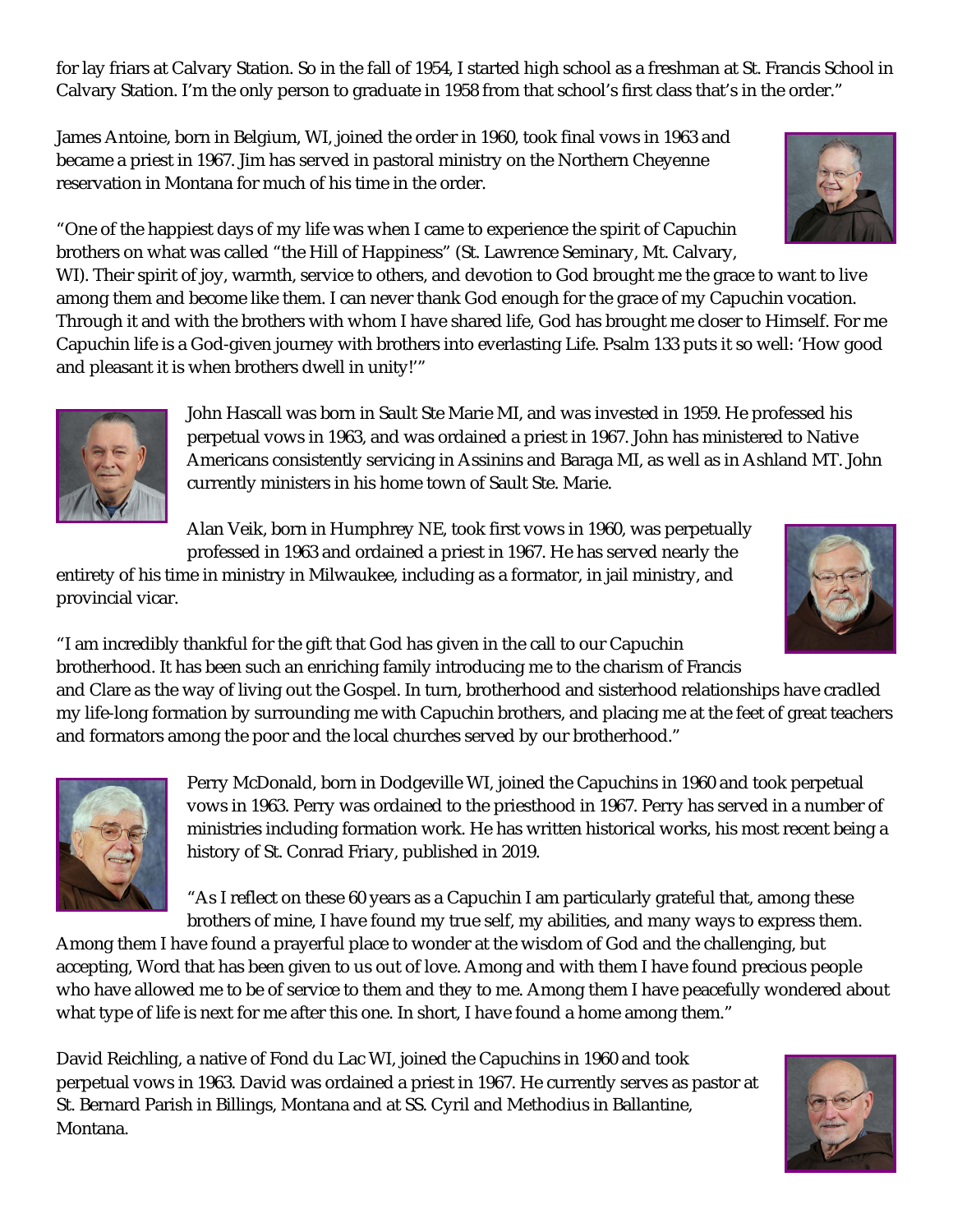"I think of many people who have helped me become and serve as a Capuchin – family, friars and parishioners. Praise the Lord for their Christian witness and support both now and through the years in sharing the joy of Jesus. Our journey with the Lord continues."



Adrian Staehler, born in Kewaskum WI, joined the order in 1960, was perpetually professed in 1963 and was ordained to the priesthood in 1967. A longtime teacher and preacher, Adrian's ministry work included serving at Monte Alverno Retreat and Spirituality Center in Appleton.

"I was inspired to become a Capuchin because of the example of friars I experienced as a student at St. Lawrence Seminary. Their witness reflected the spirit of Francis of Assisi who

in turn focused me on Jesus Christ. My family and Capuchin brothers have supported me in my 60-year journey of following Christ and of serving the People of God in ministry."

Alfredo Gundrum, born in Allenton WI, was invested in 1959 and professed his perpetual vows in 1963. He was ordained a priest in 1967. Alfredo ministered in Nicaragua for many years, after which he returned to the U.S. and served at parishes in Chicago. He currently resides at St. Bonaventure Monastery in Detroit.



# *Holy Seeing*



Since the early church, Christians have used visual images, whether art or architecture, as an invitation to enter into a sacred place of prayer. This visual invitation has come to be known as, 'Visio Divina', which literally means 'Holy looking'. In Holy Seeing, artist and spiritual director Ignatius Feaver invites us to enter into to beautiful black and white artwork with the inner eye of our soul. As a Capuchin Franciscan, Ignatius believes in the gift of praying with our five senses. Gently, he teaches us how to do the same. Accompanying each of the 30 illustrations is a passage from scripture, our Catholic tradition or a

poem, a brief reflection by Ignatius on the particular illustration, and questions for reflection.

#### *Stephen Eckert Re-Remembered*



Servant of God Stephen Eckert (d. 1923) was an indefatigable apostle, going door to door in the district and asking people to send their children to the mission for instruction. Capuchin friar Eckert began a boarding school by taking in orphan children. The

The Servant of God Stephen Eckert Re-interred 13 November 2018 Founder of St. Benedict the Moor<br>The first parish in Milwaukee<br>to provide a spiritual home for<br>African-American Catholics The historical monument to Fr. Eckert reflects its placement in 1948 Today he would be called a Servant and Pastor of the African-American Catholic Community of Milwaukee

school became a private school for black children. Soon, the boarding school drew numbers from around the country and outnumbered the day school in enrollment. Stephen Eckert was often on the road preaching missions and begging local food merchants for donations. He sent letters asking for money for mission buildings. Some Milwaukee priests, like James Groppi (d. 1985) decided that working with African-Americans would be a focus of their priesthood. All of them learned about

Stephen Eckert and likely prayed to him.

A plaque (pictured above), donated by Jim Sippel of Sippel Funeral Home, was recently placed next to the 1948 marker of Stephen Eckert in the Capuchin Cemetery in Mt. Calvary WI.